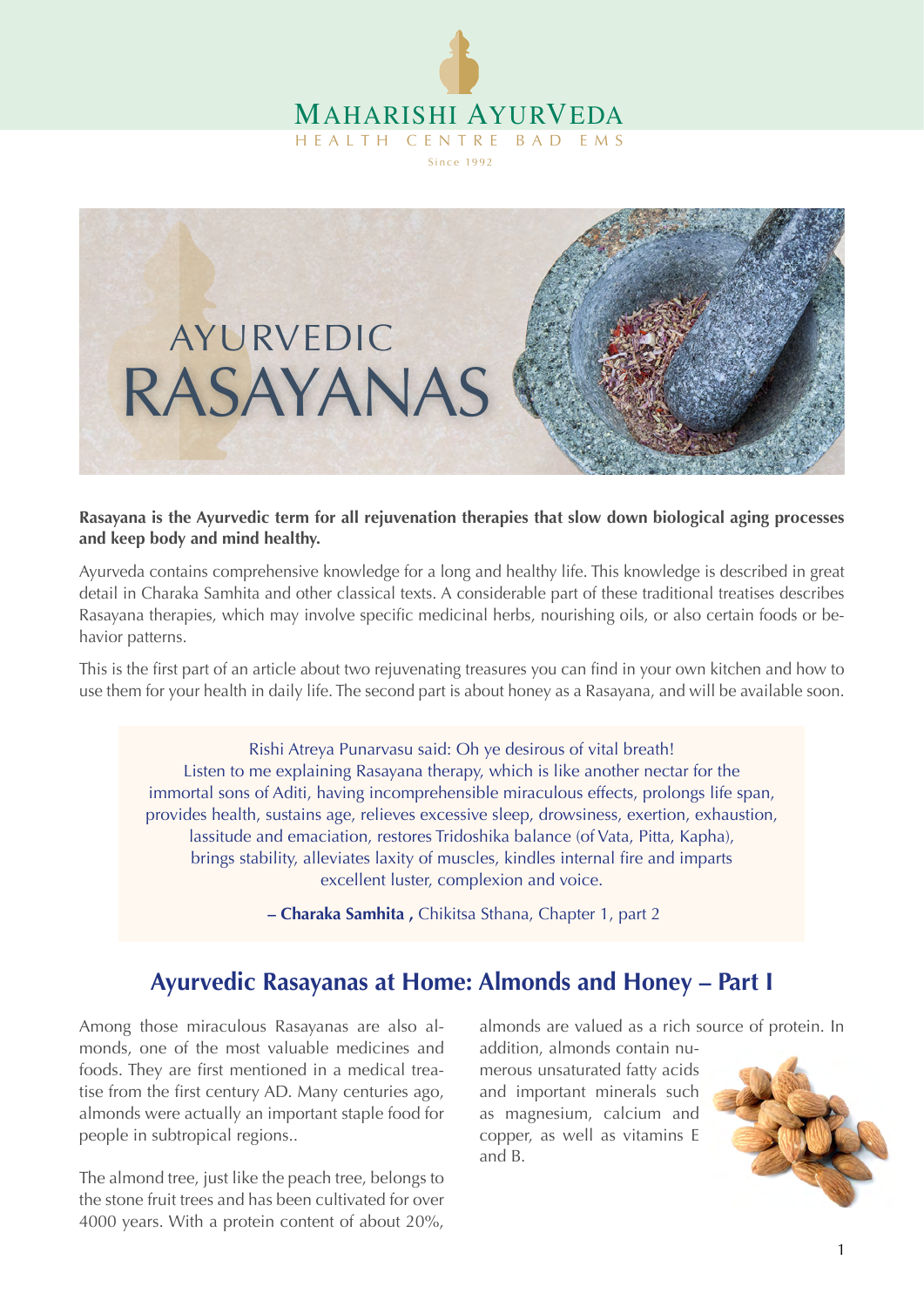

## **60 grams of almonds a day**

The beneficial qualities of almonds have been the subject of many studies. They have an extremely beneficial effect on the metabolism and on widespread diseases such as diabetes type II, high cholesterol levels, overweight, and osteoporosis. But even without those disorders, it's worthwhile to include almonds regularly in one's menu.

## **Benefits of taking almonds daily**

- Almonds have a prebiotic effect, i.e. they nourish the intestinal bacteria and thus support the development of a healthy intestinal flora.
- Almonds prevent diabetes and are also helpful in existing diabetes by increasing our body cells' responsiveness to insulin. Diabetics could significantly reduce their diabetes medication after just 4 months of taking 60 g of almonds daily.
- 60 g of almonds, consumed on a daily basis, also reduced the cholesterol level within 4 weeks. This can be explained by their high fiber content as well as the high proportion of antioxidant secondary plant substances.
- Eating almonds can increase bone density: fewer bone-destroying cells (osteoclasts) are formed and therefore less calcium is released from the bone.
- Another positive effect of a daily intake of 60 g of almonds as part of a calorie-reduced diet was on body weight: 62% greater reduction in body mass index, smaller waist size, and lower fat mass over a 6-month period.
- Almonds are metabolized as alkaline (anti-acidic) in the organism and contain many important nutrients supporting a healthy cardiovascular system. Patients with high blood pressure who 20 g of consumed almonds daily for 6 months showed an 11% reduction of their systolic blood pressure.
- Daily consumption of almonds thus has an overall positive effect on metabolic syndrome, associated with obesity, high blood pressure, prediabetes and elevated blood lipid levels.
- Even taking almonds 3–4 times a week significantly lowered the risk for a heart attack.

# **Almonds in Ayurveda**

MAHARISHI AYURVEDA HEALTH CENTRE BAD E

> For all these reasons, almonds are highly valued in Ayurveda, utilized as a source of energy and considered a Rasayana. They give vitality, strengthen the heart and the eyesight. They support the functioning of the nervous system, including the brain; they strengthen bone tissue. They are also applied as a power booster during pregnancy, after giving birth, and for menstrual problems.

> Depending on how you prepare them, almonds have quite different effects on the Doshas, and they can be easier or harder to digest.